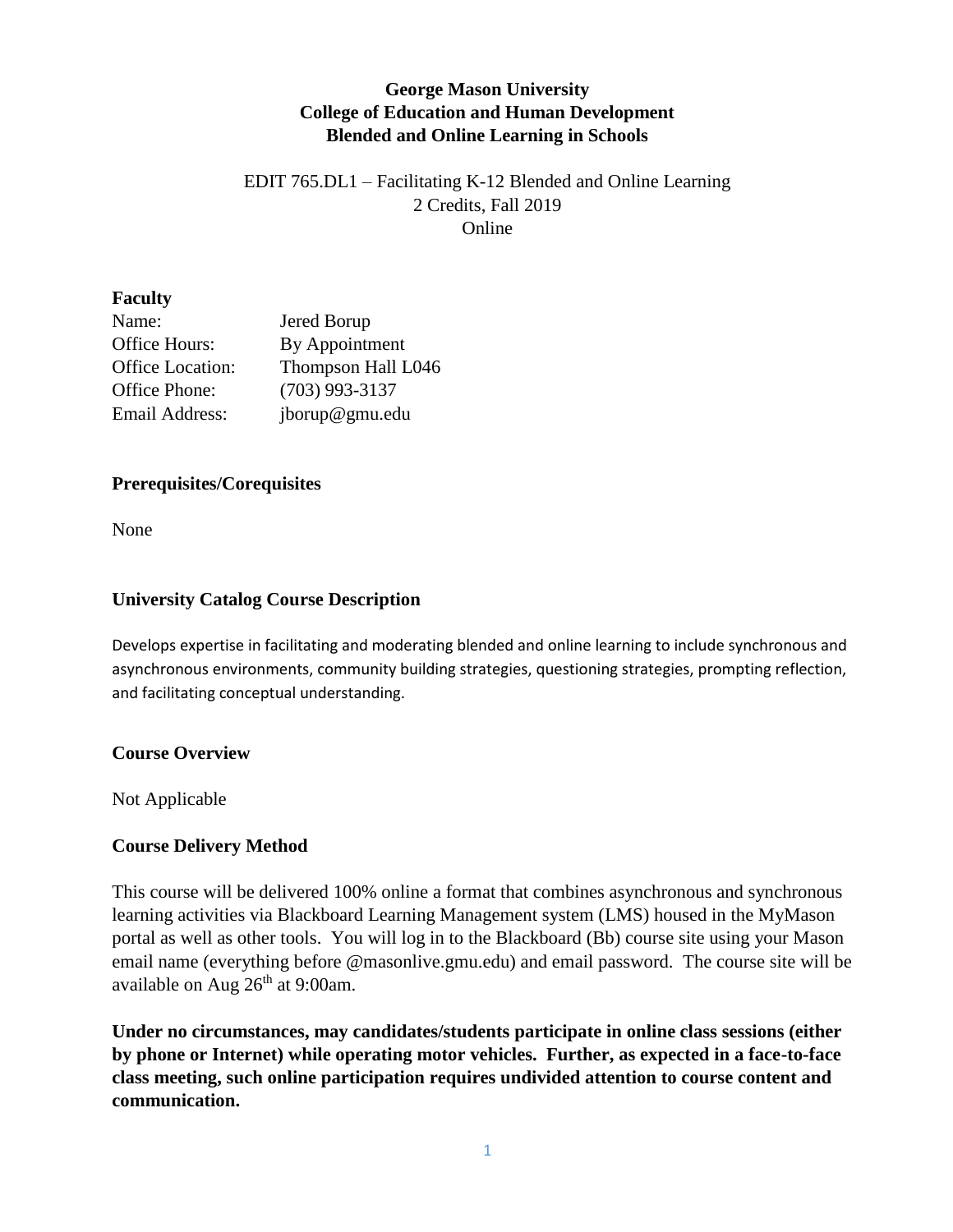### *Technical Requirements*

To participate in this course, students will need to satisfy the following technical requirements:

- High-speed Internet access with a standard up-to-date browser, either Internet Explorer or Mozilla Firefox is required (note: Opera and Safari are not compatible with Blackboard).
- Students must maintain consistent and reliable access to their GMU email and Blackboard, as these are the official methods of communication for this course.
- Students will need a microphone for use with the Blackboard Collaborate web conferencing tool.
- Students may be asked to create logins and passwords on supplemental websites and/or to download trial software to their computer or tablet as part of course requirements.
- The following software plug-ins for PCs and Macs, respectively, are available for free download:
	- o Adobe Acrobat Reader: <https://get.adobe.com/reader/>
	- o Windows Media Player:
	- o <https://support.microsoft.com/en-us/help/14209/get-windows-media-player>
	- o Apple Quick Time Player: [www.apple.com/quicktime/download/](http://www.apple.com/quicktime/download/)

## *Expectations*

• Course Week:

Because asynchronous courses do not have a "fixed" meeting day, our week will start on Monday at 9:00 and finish on Sunday at 11:59pm.

• Log-in Frequency:

Students must actively check the course Blackboard site and their GMU email for communications from the instructor, class discussions, and/or access to course materials at least daily.

• Participation:

Students are expected to actively engage in all course activities throughout the semester, which includes viewing all course materials, completing course activities and assignments, and participating in asynchronous and synchronous course discussions and group interactions.

• Technical Competence:

Students are expected to demonstrate competence in the use of all course technology. Students who are struggling with technical components of the course are expected to seek assistance from the instructor and/or College or University technical services.

## • Technical Issues:

Students should anticipate some technical difficulties during the semester and should, therefore, budget their time accordingly. Late work penalties will not be excused based on individual technical issues.

Workload:

Please be aware that this course is **not** self-paced. Students are expected to meet *specific deadlines* and *due dates* listed in the **Class Schedule** section of this syllabus. It is the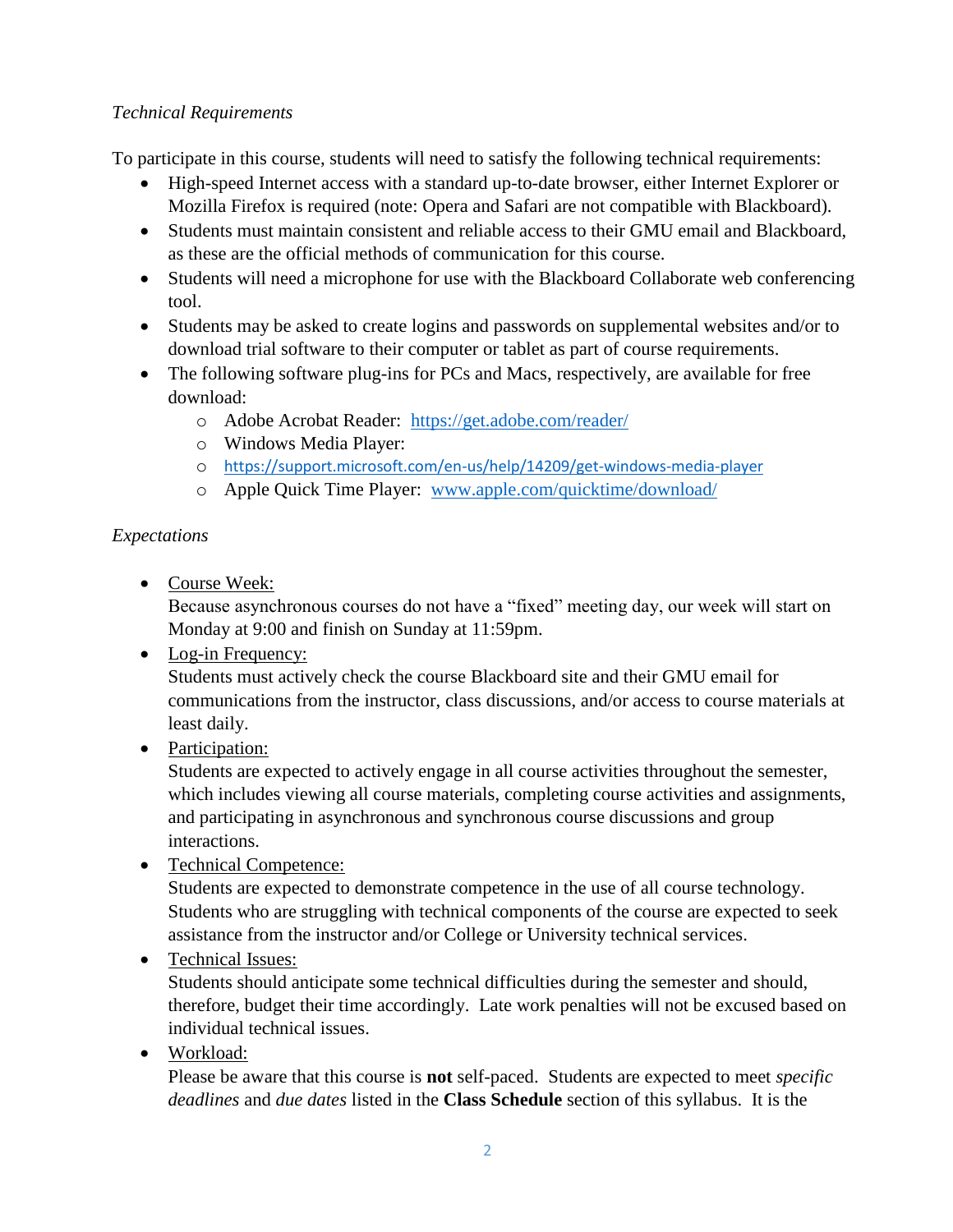student's responsibility to keep track of the weekly course schedule of topics, readings, activities and assignments due.

• Instructor Support:

Students may schedule an online one-on-one meeting to discuss course requirements, content or other course-related issues. Students should email the instructor to schedule a one-on-one session, including their preferred meeting method and suggested dates/times.

• Netiquette:

The course environment is a collaborative space. Experience shows that even an innocent remark typed in the online environment can be misconstrued. Students must always re-read their responses carefully before posting them, so as others do not consider them as personal offenses. *Be positive in your approach with others and diplomatic in selecting your words*. Remember that you are not competing with classmates, but sharing information and learning from others. All faculty are similarly expected to be respectful in all communications.

• Accommodations:

Online learners who require effective accommodations to insure accessibility must be registered with George Mason University Disability Services.

### **Learner Outcomes or Objectives**

This course is designed to enable students to do the following:

- 1. Distinguish between asynchronous and synchronous communication in online K12 learning environments,
- 2. Facilitate K12 online group discussions using a variety of online tools,
- 3. Demonstrate knowledge of and ability to implement online community building strategies in K12 online environments,
- 4. Demonstrate knowledge of and ability to implement online questioning strategies in K12 online environments,
- 5. Demonstrate knowledge of and ability to implement online strategies for reflection in K12 online environments, and
- 6. Demonstrate knowledge of and ability to implement online strategies to facilitate conceptual understanding in K12 online environments.

## **Professional Standards**

This course is aligned with the International Association for K12 Online Learning's (iNACOL) (2010) National Standards for Quality Online Teaching. Standards A.4, A.5, A.6, J.1, and J.2 are covered by the program prerequisite for licensure. The full list and description of standards can be accessed at http://www.inacol.org/research/nationalstandards/iNACOL\_TeachingStandardsv2.pdf.

Upon completion of this course, students will have met the following professional standards:

Standard A The online teacher knows the primary concepts and structures of effective online instruction and is able to create learning experiences to enable student success. (A.1)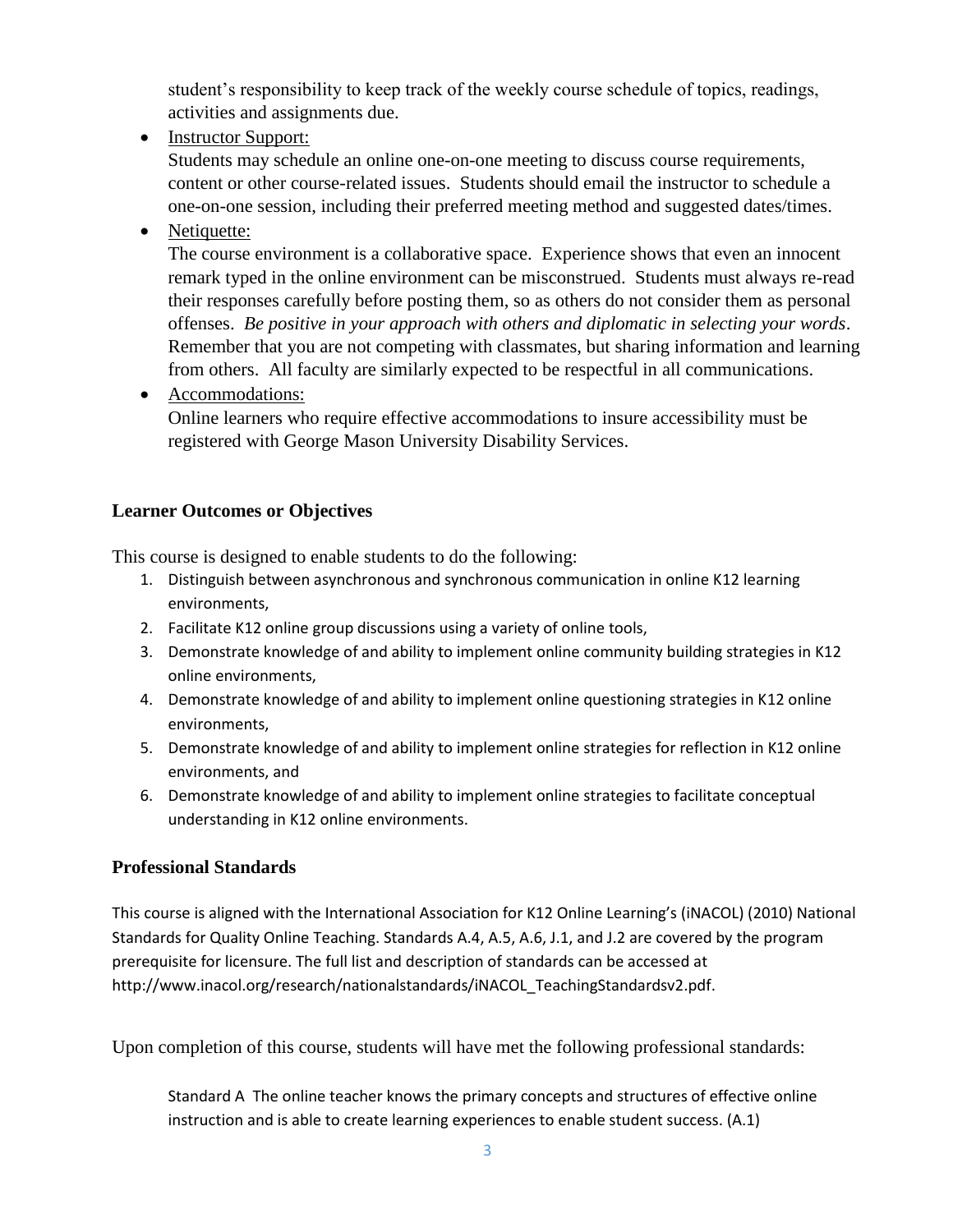Standard B The online teacher understands and is able to use a range of technologies, both existing and emerging, that effectively support student learning and engagement in the online environment. (B.4, B.5)

Standard C The online teacher plans, designs, and incorporates strategies to encourage active learning, application, interaction, participation, and collaboration in the online environment. (C.2, C.3, C.4, C.6, C.8)

Standard I The online teacher demonstrates competency in using data from assessments and other data sources to modify content and to guide student learning. . (I.1, I.2, I.3, I.4, I.5, I.6, I.7, I.8, I.9, I.10, I.11, I.12, I.13)

Standard K The online teacher arranges media and content to help students and teachers transfer knowledge most effectively in the online environment. (K.1, K.2)

### **Required Texts and Materials**

Peddiwell, A. (2004). *The Saber-Tooth Curriculum, Classic Edition*, McGraw-Hill

Boss, S. & Larmer, J. (2018) *Project Based Teaching: How to create rigorous and engaging learning experiences*, ASDC, Alexandria, VA.

In addition to the books above, you will need to rent and view the documentary "Most Likely to Succeed." It can be [rented and streamed on Amazon](https://www.amazon.com/Most-Likely-Succeed-Brian-Cesson/dp/B07F85R9CN) for around \$5 or for free with an Amazon Prime membership.

### **Course Performance Evaluation**

Students are expected to submit all assignments on time in the manner outlined by the instructor (e.g., Blackboard, Tk20, hard copy).

### **Assignments and/or Examinations**

| <b>Assignment</b>                           | <b>Point Value</b> |
|---------------------------------------------|--------------------|
| Saber-Tooth Curriculum reading guide        | 10                 |
| Project Based Teaching graphic organizer    | 20                 |
| Synchronous online discussions and meetings | 10 (5 each)        |
| Asynchronous discussion board activities    | 10 (5 each)        |
| <b>Facilitator Handbook</b>                 | 35                 |
| Teacher interview summary                   | 15                 |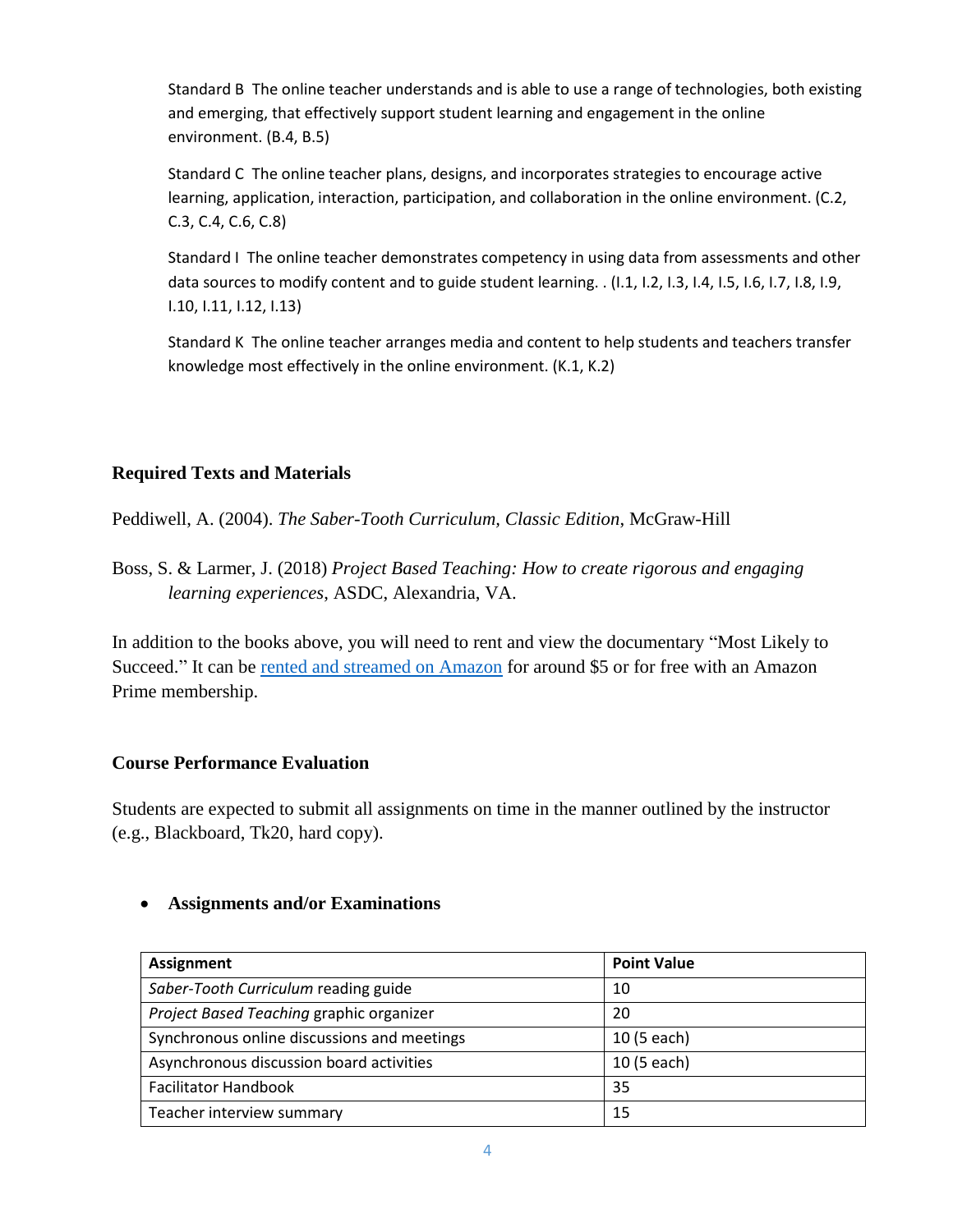*Saber-Tooth Curriculum* **Reading Guide**: The book is a satire on the U.S. education system's resistance to change and is a perfect way to launch into our study of educational reform. The book is actually an extended allegory. The book was originally published in 1939 but is still relevant today which only reinforces the book's primary premise that not much changes in our education system. As you read you will be recording your thoughts on each chapter using a reading guide.

**"Most Likely to Succeed" Reflection and Discussion:** While there are many documentaries focused on the educational system in the United States, only a few have successfully started a wide-spread conversation with those in and out of the educational community. *Most Likely to Succeed* was the most recent to do just that. Interestingly it is focused on project based learning (PBL)—one of the topics of this course. As a result we will make the time to (re)watch the documentary with a critical eye. Specifically we will examine the documentary's arguments, the evidence that it uses to support those arguments, and the strength of the warrant that holds the arguments together. Lastly we will attempt to mine the documentary for practical, applicable strategies that you and other teachers can immediately use. I intentionally used the word "mine" because they are not always explicitly stated and it may take some *digging*. We will then share and discuss our thoughts in a discussion board activity.

*Project Based Teaching* **Graphic Organizer and Discussion**: We will be reading the book *Project Based Teaching: How to Create Rigorous and Engaging Learning Experiences.* The book is written by PBL leaders for teachers and administrators. As a result, each chapter should contain helpful strategies for creatine or improving PBL at our schools and classroom. Using a graphic organizer we will map out and evaluate the arguments in the book. We will then discuss our overall thoughts surrounding the book in a discussion board activity.

**Synchronous online discussions and meetings**: Throughout the course we will participate in synchronous sessions for collaborative meetings. We will also participate in asynchronous discussion board activities.

**Facilitator Handbook:** In teams, you will create a handbook for online and blended facilitators. Your handbook will address the following driving question: How can we, as teacher leaders, help other teachers to overcome common obstacles to effective facilitating so that their students are better prepared for the demands of the 21<sup>st</sup> Century?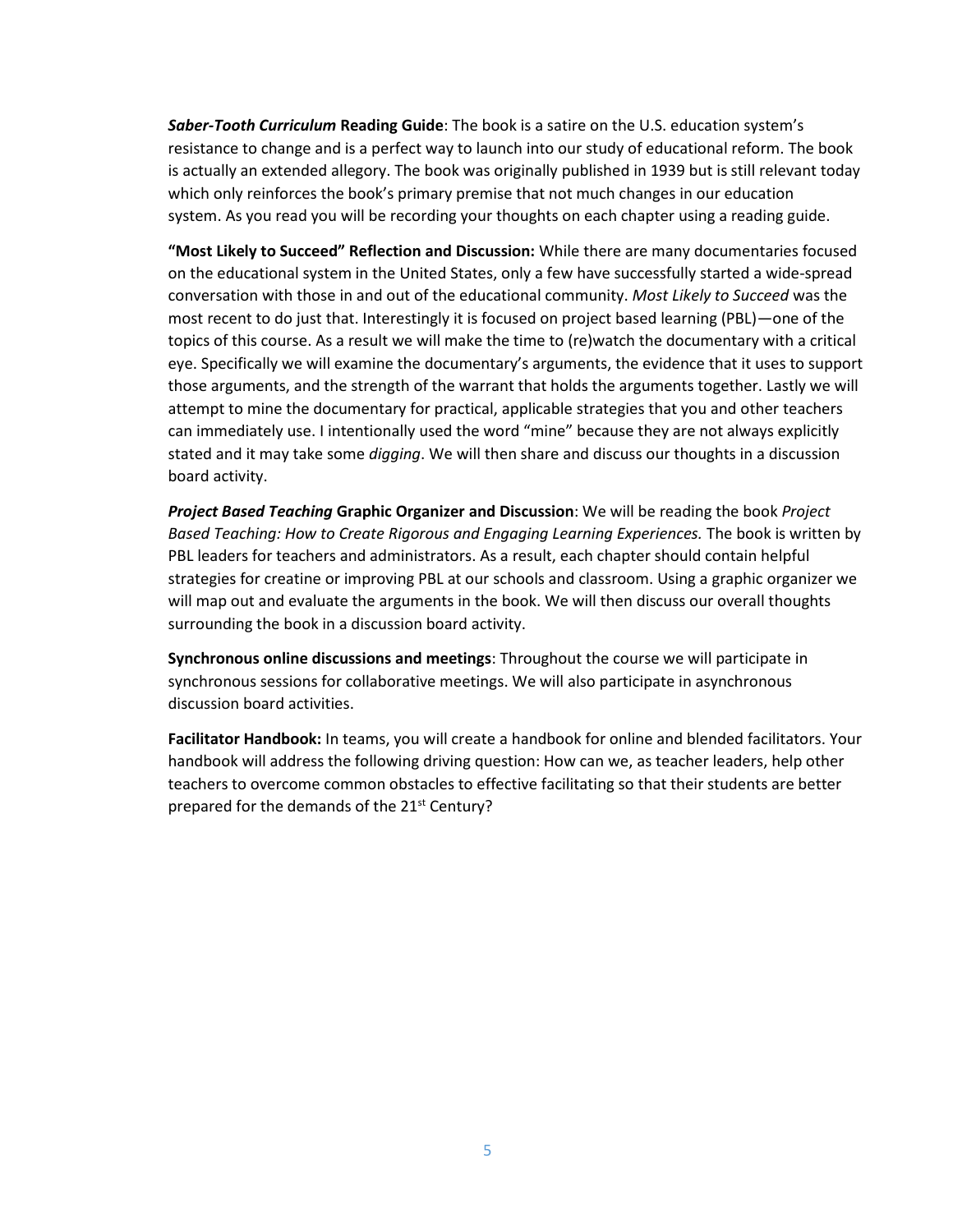### **Grading**

#### **Mastery Learning Approach**

In this course we take a mastery learning approach to the assignments. This is how it will work:

- The criteria for completing the assignments will be clearly spelled out.
- The instructor will evaluate your work and provide qualitative feedback on your assignments.
- If you have adequately completed all of the criteria you will receive full credit on the assignment.
- If you have not adequately completed all of the criteria, the assignment will be returned and you will be subject to late points until all of the criteria are complete.
- You must complete ALL assignments to get a passing grade.

#### **Late Work**

Students are expected to complete and electronically submit all assignments prior to 11:59 p.m. on the assignment due date. All due dates are listed clearly on syllabus. All assignments can be submitted late but a minimum 10% late penalty will be assessed for work submitted after the assignment deadline unless prior permission has been received. Work that is submitted over a week late will receive an additional 20% penalty for each additional week late. No late work is accepted after the final assignment's due date.

### **Grading scale**

| <b>Grade Percentage Range</b> |  |
|-------------------------------|--|
|-------------------------------|--|

| А              | 94-100   |
|----------------|----------|
| A-             | 90-93    |
| $B+$           | 87-89    |
| B              | 84-86    |
| $B -$          | 80-83    |
| $\mathsf{C}$   | 70-79    |
| $\overline{F}$ | $0 - 69$ |

#### **Professional Dispositions**

See <https://cehd.gmu.edu/students/polices-procedures/>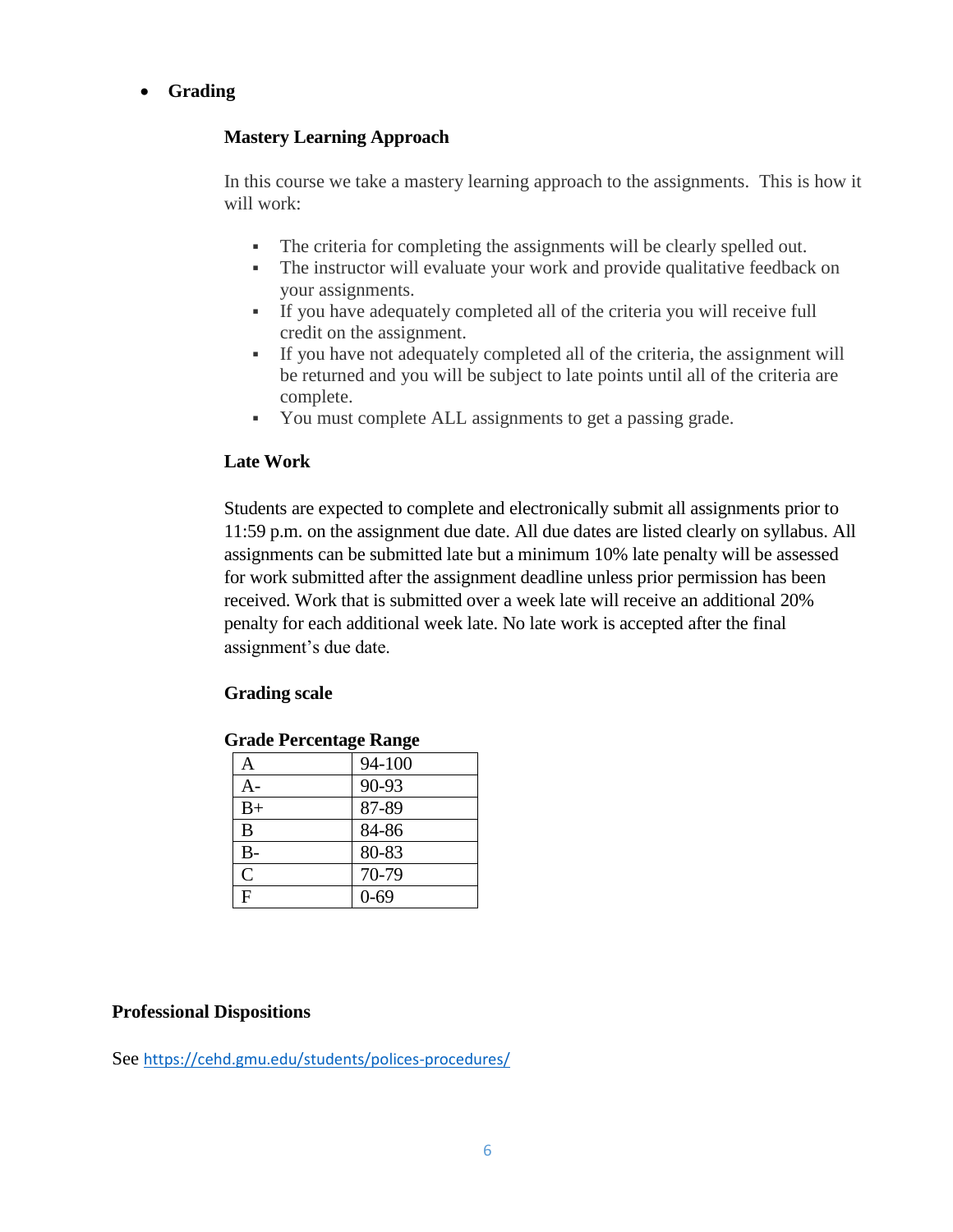# **Class Schedule**

| Week          | Guiding Questions and Topics                 | <b>Activities and Projects</b>         |  |
|---------------|----------------------------------------------|----------------------------------------|--|
| Weeks 1-2     | What are the responsibilities of a           | Read Saber-tooth Curriculum and        |  |
| Aug 26-Sept 8 | modern teacher?                              | complete the reading guide/reflection. |  |
|               |                                              |                                        |  |
|               | What does society need? Is our               | Watch Most Likely to Succeed and       |  |
|               | educational system meeting those             | participate in the discussion board    |  |
|               | needs? If not, how should classrooms         | activity.                              |  |
|               | and schools be reformed?                     |                                        |  |
| Weeks 3-4     | What are practical strategies for            | Read Project Based Teaching and        |  |
| Sept 9-15     | creating and facilitating project based      | complete your graphic organizer.       |  |
|               | learning?                                    |                                        |  |
|               |                                              | Prepare for and participate in the     |  |
|               |                                              | discussion board activity.             |  |
|               |                                              |                                        |  |
|               |                                              | Conduct an interview or focus group    |  |
|               |                                              | with at least three teachers, focusing |  |
|               |                                              | on their challenges when attempting to |  |
|               |                                              | facilitate meaningful communication    |  |
|               |                                              | and collaboration.                     |  |
| Week 5        | How can we as teacher leaders, help          | Attend and participate in your group's |  |
| Sept 23-29    | others to overcome common                    | synchronous online meeting. Be         |  |
|               | obstacles to effective learning              | prepared to discuss what you learned   |  |
|               | communication and collaboration so           | from your teacher interviews.          |  |
|               | that their students are better prepared      |                                        |  |
|               | for the demands of the $21st$ Century?       |                                        |  |
| Week 6        | What are obstacles that teachers in          | Attend and participate in your group's |  |
| Sept 30-Oct 6 | your currently facing? What are              | synchronous online meeting.            |  |
|               | practical strategies for overcoming          |                                        |  |
|               | those obstacles?                             | Work collaboratively on your           |  |
|               |                                              | facilitator handbook                   |  |
|               | What should a teacher guide contain          |                                        |  |
|               | to best inform teachers of effective         |                                        |  |
|               | facilitating practices?                      |                                        |  |
| Week 7        | Complete and submit the facilitator handbook |                                        |  |
| Oct 7-13      |                                              |                                        |  |
|               |                                              |                                        |  |

Note: Faculty reserves the right to alter the schedule as necessary, with notification to students.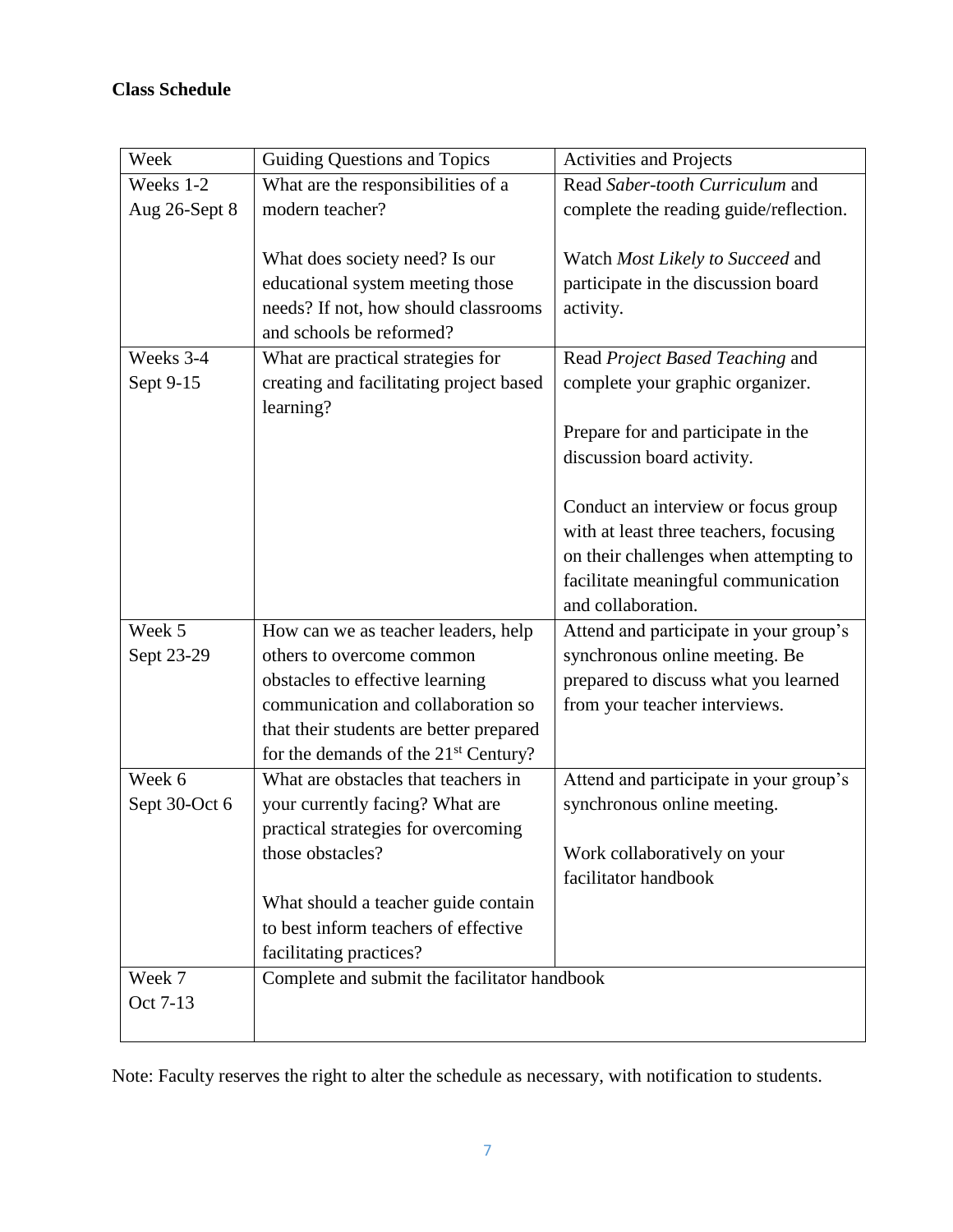### **Core Values Commitment**

The College of Education and Human Development is committed to collaboration, ethical leadership, innovation, research-based practice, and social justice. Students are expected to adhere to these principles: [http://cehd.gmu.edu/values/.](http://cehd.gmu.edu/values/)

#### **GMU Policies and Resources for Students**

#### *Policies*

- Students must adhere to the guidelines of the Mason Honor Code (see <https://catalog.gmu.edu/policies/honor-code-system/>).
- Students must follow the university policy for Responsible Use of Computing (see [http://universitypolicy.gmu.edu/policies/responsible-use-of-computing/\)](http://universitypolicy.gmu.edu/policies/responsible-use-of-computing/).
- Students are responsible for the content of university communications sent to their Mason email account and are required to activate their account and check it regularly. All communication from the university, college, school, and program will be sent to students **solely** through their Mason email account.
- Students with disabilities who seek accommodations in a course must be registered with George Mason University Disability Services. Approved accommodations will begin at the time the written letter from Disability Services is received by the instructor (see [http://ods.gmu.edu/\)](http://ods.gmu.edu/).
- Students must follow the university policy stating that all sound emitting devices shall be silenced during class unless otherwise authorized by the instructor.

#### *Campus Resources*

- Support for submission of assignments to Tk20 should be directed to [tk20help@gmu.edu](mailto:tk20help@gmu.edu) or [https://cehd.gmu.edu/aero/tk20.](https://cehd.gmu.edu/aero/tk20) Questions or concerns regarding use of Blackboard should be directed to [http://coursessupport.gmu.edu/.](http://coursessupport.gmu.edu/)
- For information on student support resources on campus, see <https://ctfe.gmu.edu/teaching/student-support-resources-on-campus>

**For additional information on the College of Education and Human Development, please visit our website<https://cehd.gmu.edu/students/> .**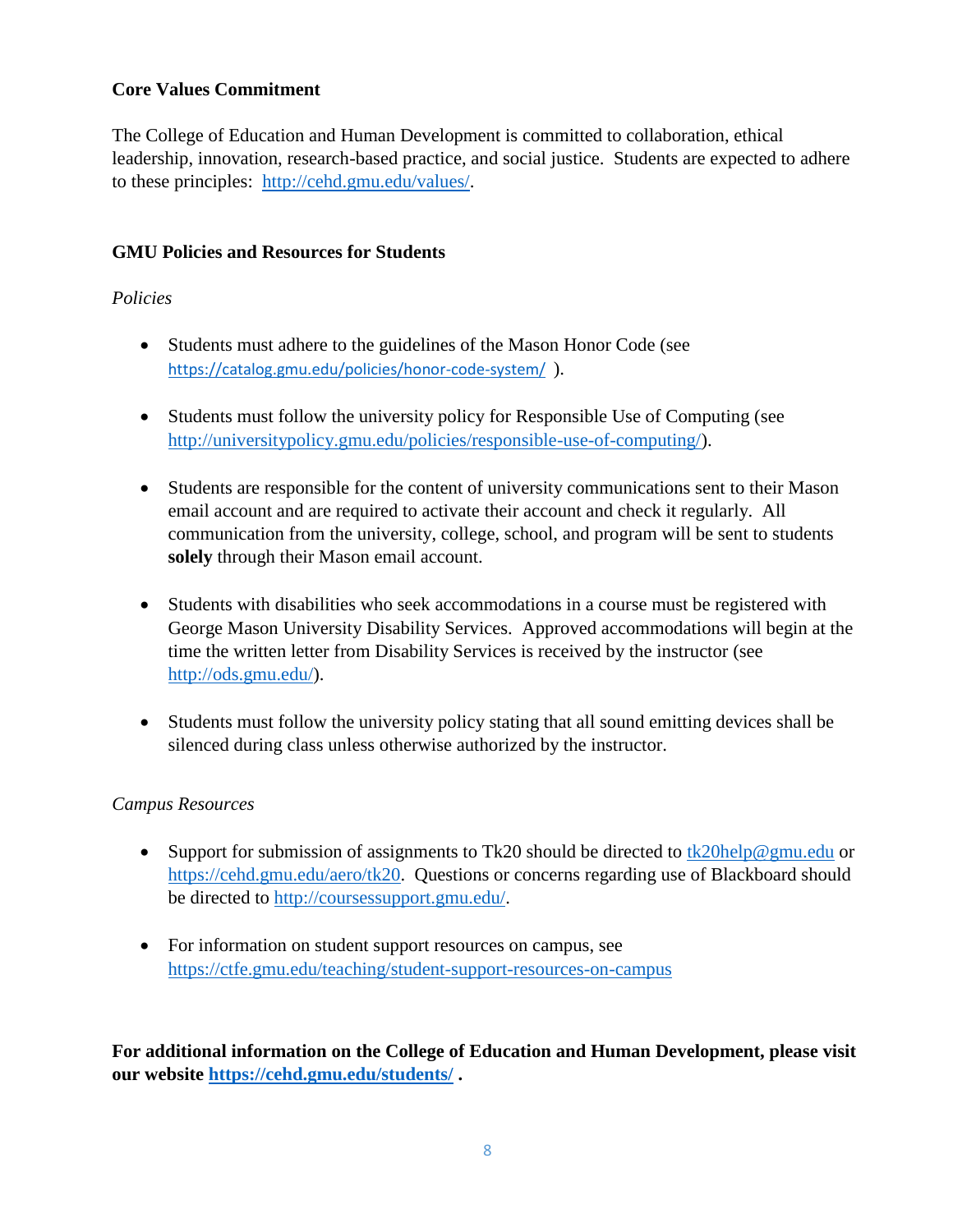#### **Assessment Checklists**

As explained earlier, the course will use a mastery-based approach to grading. As a result, students will need to complete all of the assignment criteria in order to earn points on the assignment and all assignments must be completed in order to pass the course.

#### **Facilitator Handbook**

| Criteria             | Expectation                                                                       |  |  |
|----------------------|-----------------------------------------------------------------------------------|--|--|
| <b>Introduction</b>  | The introduction section effectively hooks teachers into the topic.               |  |  |
| Content and Scope    | The handbook displays an exceptional or adequate understanding of strategies      |  |  |
|                      | and best practices for creating and facilitating collaborative activities in ways |  |  |
|                      | that prepare students for the demands of the 21 <sup>st</sup> century.            |  |  |
| <b>Writing Style</b> | The handbook is easy to read, the ideas are well formulated, and only contains    |  |  |
|                      | minor errors.                                                                     |  |  |
| Layout               | Each section follows best design practices resulting in sections that are well    |  |  |
|                      | organized and enjoyable to read.                                                  |  |  |
| Media                | Contains multimedia elements that enhance the text content and adds               |  |  |
|                      | authenticity to the content.                                                      |  |  |
| Utility              | The handbook provides clear strategies and content specific examples.             |  |  |
| Collaboration        | The handbook contains evidence of meaningful and equal participation across       |  |  |
|                      | all team members. The different sections also share a unified and consistent      |  |  |
|                      | style.                                                                            |  |  |

#### **Graphic Organizer**

| Criteria             | Expectation                                                                        |  |
|----------------------|------------------------------------------------------------------------------------|--|
| Content and Scope    | The organizer is centered on the primary recommendations of Project Based          |  |
|                      | Teaching. Each primary recommendation is then evaluated based on its               |  |
|                      | feasibility and utility.                                                           |  |
| <b>Writing Style</b> | The organizer is easy to read and only contains minor errors.                      |  |
| Layout and           | The graphic organizer layout is organized so relationships are clearly identified. |  |
| Organization         |                                                                                    |  |